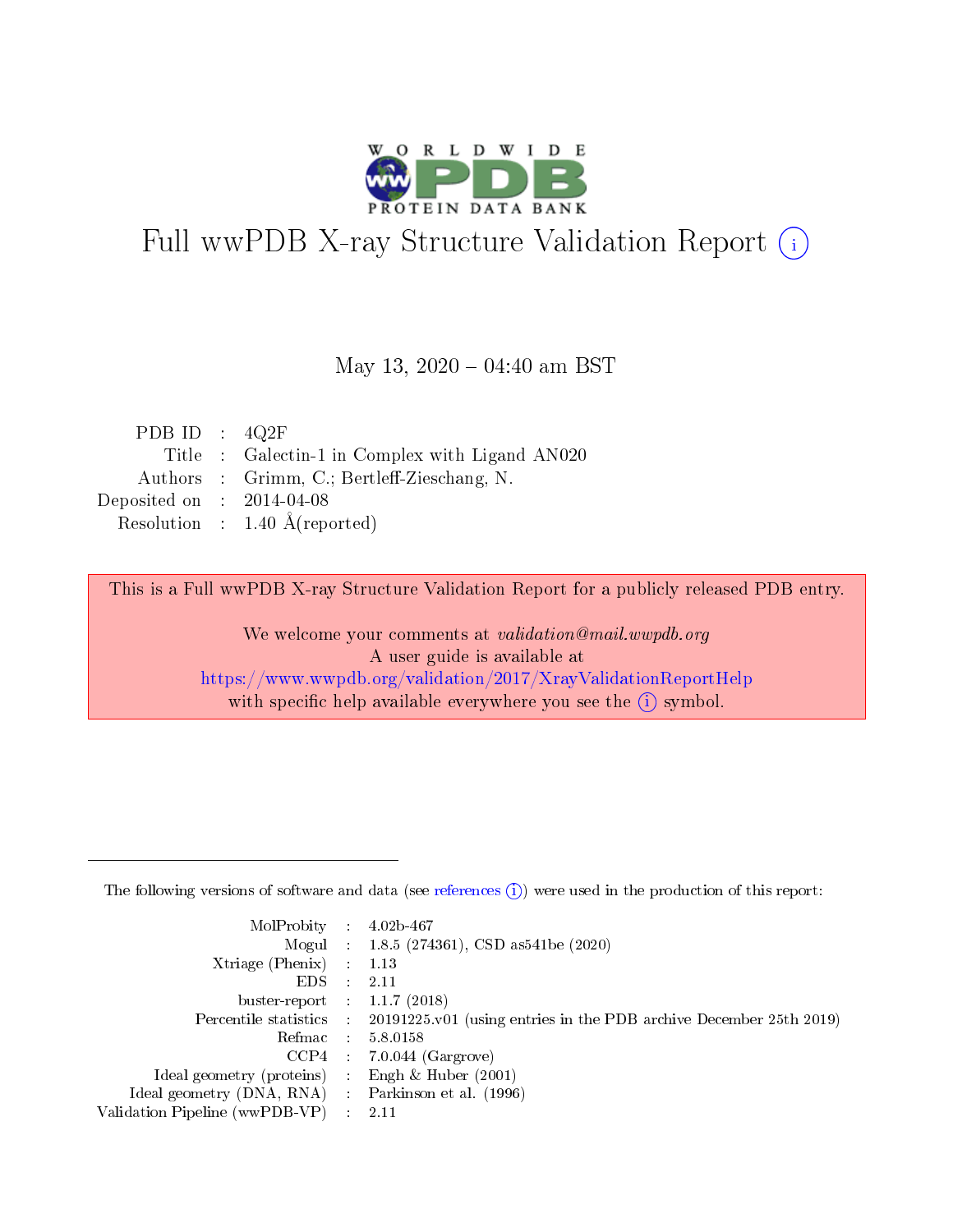# 1 [O](https://www.wwpdb.org/validation/2017/XrayValidationReportHelp#overall_quality)verall quality at a glance  $(i)$

The following experimental techniques were used to determine the structure: X-RAY DIFFRACTION

The reported resolution of this entry is 1.40 Å.

Percentile scores (ranging between 0-100) for global validation metrics of the entry are shown in the following graphic. The table shows the number of entries on which the scores are based.



| Metric                | Whole archive<br>$(\#\text{Entries})$ | Similar resolution<br>$(\# \text{Entries}, \text{resolution range}(\text{\AA}))$ |
|-----------------------|---------------------------------------|----------------------------------------------------------------------------------|
| $R_{free}$            | 130704                                | $1714(1.40-1.40)$                                                                |
| Clashscore            | 141614                                | $1812(1.40-1.40)$                                                                |
| Ramachandran outliers | 138981                                | $1763(1.40-1.40)$                                                                |
| Sidechain outliers    | 138945                                | $1762(1.40-1.40)$                                                                |
| RSRZ outliers         | 127900                                | $1674(1.40-1.40)$                                                                |

The table below summarises the geometric issues observed across the polymeric chains and their fit to the electron density. The red, orange, yellow and green segments on the lower bar indicate the fraction of residues that contain outliers for  $>=3, 2, 1$  and 0 types of geometric quality criteria respectively. A grey segment represents the fraction of residues that are not modelled. The numeric value for each fraction is indicated below the corresponding segment, with a dot representing fractions <=5% The upper red bar (where present) indicates the fraction of residues that have poor fit to the electron density. The numeric value is given above the bar.

| Mol | Chain | Length | Quality of chain     |     |                  |
|-----|-------|--------|----------------------|-----|------------------|
|     |       | 136    | 2%<br>81%            | 14% | $\bullet$ .      |
|     |       | 136    | $\frac{0}{0}$<br>82% | 15% | $\bullet\bullet$ |

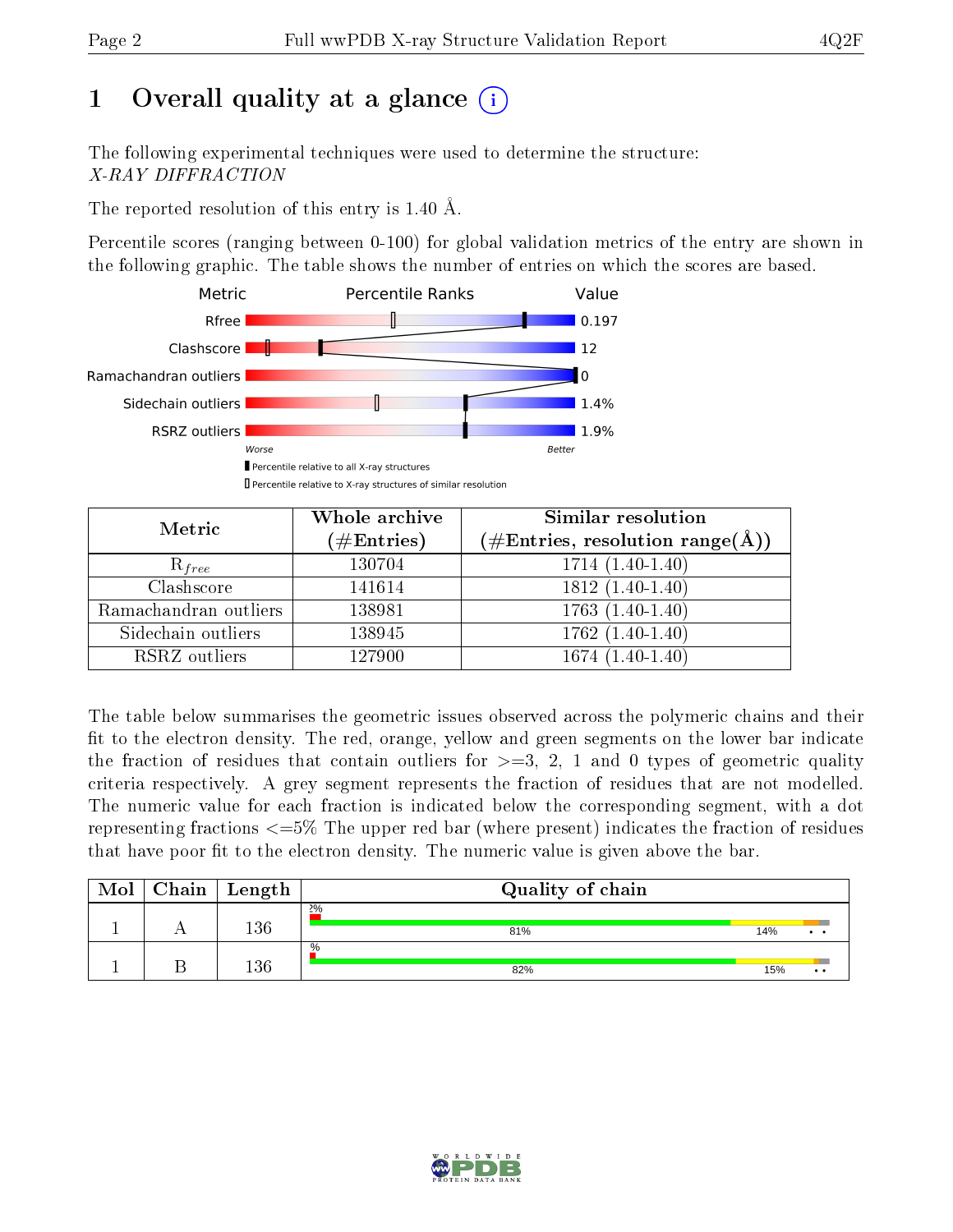# 2 Entry composition  $\left( \cdot \right)$

There are 4 unique types of molecules in this entry. The entry contains 4798 atoms, of which 2259 are hydrogens and 0 are deuteriums.

In the tables below, the ZeroOcc column contains the number of atoms modelled with zero occupancy, the AltConf column contains the number of residues with at least one atom in alternate conformation and the Trace column contains the number of residues modelled with at most 2 atoms.

• Molecule 1 is a protein called Galectin-1.

| Mol |  | $\mid$ Chain   Residues | Atoms   |  |          |       |       |       | $\rm ZeroOcc$   AltConf   Trace |  |  |
|-----|--|-------------------------|---------|--|----------|-------|-------|-------|---------------------------------|--|--|
|     |  | 133                     | Total C |  | H        | - N   |       |       |                                 |  |  |
|     |  |                         | 2217    |  | 704 1103 | - 190 | - 210 | $-10$ |                                 |  |  |
|     |  | 133                     | Total C |  | H        | -N    |       |       |                                 |  |  |
|     |  |                         | 2190    |  | 696 1088 | - 189 | - 207 | 10    |                                 |  |  |

There are 2 discrepancies between the modelled and reference sequences:

| Chain | Residue | Modelled | Actual | Comment        | <b>Reference</b>  |
|-------|---------|----------|--------|----------------|-------------------|
|       | $-1$    | GLY      | $\sim$ | EXPRESSION TAG | <b>UNP P09382</b> |
|       | $-1$    | ЭLY      | $\sim$ | EXPRESSION TAG | <b>UNP P09382</b> |

• Molecule 2 is prop-2-en-1-yl 2-(acetylamino)-4-O-(3-O-{ $[1-(5- \text{amino-1H-1},2,4-\text{triazol-3-y}])$ -1H-1,2,3-triazol-4-yl]methyl}-beta-D-galactopyranosyl)-2-deoxy-beta-D-glucopyranoside (three-letter code: 2XW) (formula:  $C_{22}H_{34}N_8O_{11}$ ).



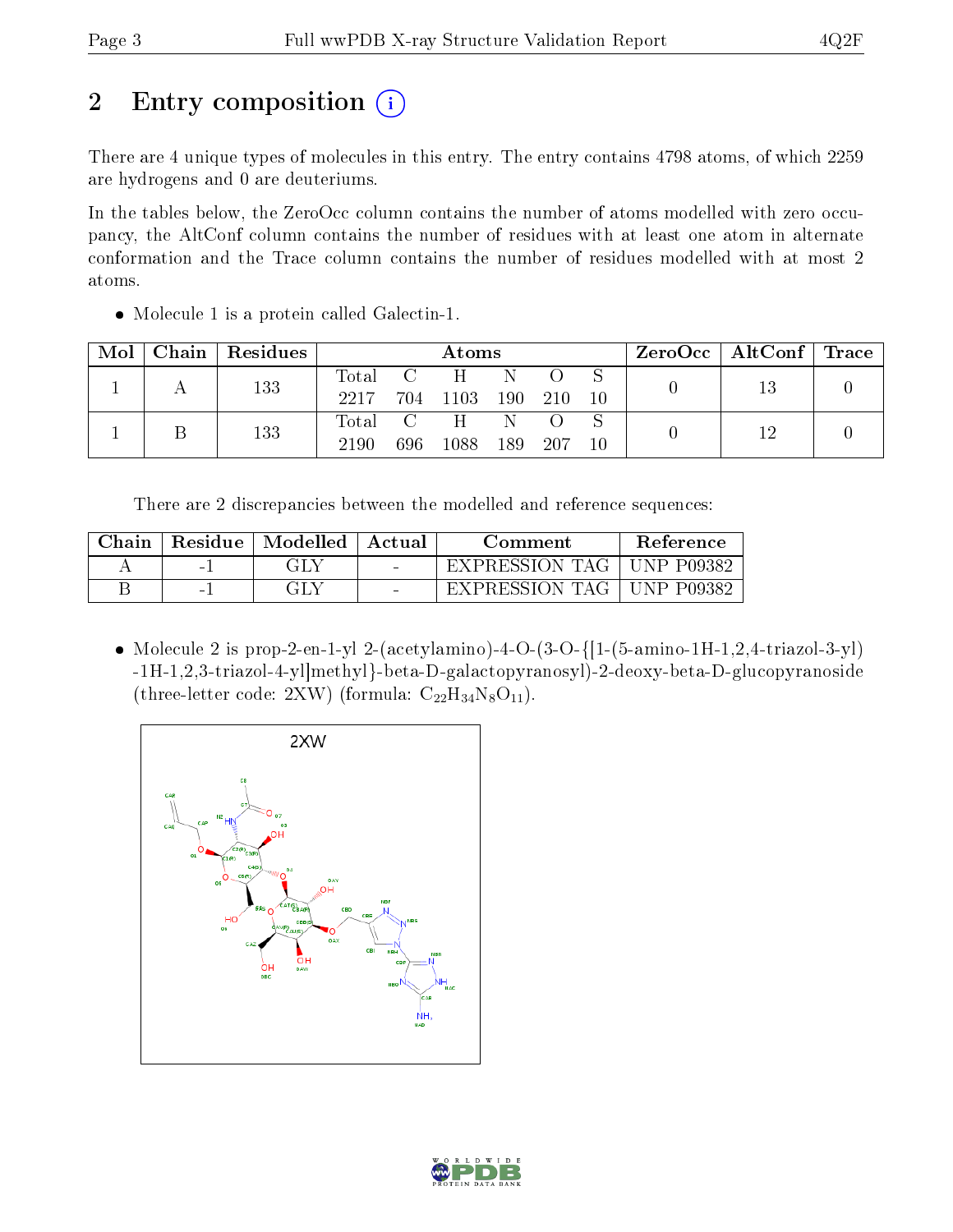|  |  | $Mol$   Chain   Residues |               | Atoms |  | $\rm ZeroOcc$   Alt $\rm Conf$ |  |
|--|--|--------------------------|---------------|-------|--|--------------------------------|--|
|  |  |                          | Total C H N O |       |  |                                |  |
|  |  | 75 22 34 8 11            |               |       |  |                                |  |
|  |  |                          | Total C H N O |       |  |                                |  |
|  |  |                          | 75 22 34 8 11 |       |  |                                |  |

 $\bullet$  Molecule 3 is SULFATE ION (three-letter code: SO4) (formula:  $\mathrm{O}_4\mathrm{S}) .$ 



|  | $\text{Mol}$   Chain   Residues | Atoms |  |  | $ZeroOcc$   AltConf |  |
|--|---------------------------------|-------|--|--|---------------------|--|
|  |                                 | Total |  |  |                     |  |

 $\bullet\,$  Molecule 4 is water.

| Mol | Chain   Residues | Atoms                  | $ZeroOcc$   AltConf |
|-----|------------------|------------------------|---------------------|
|     | 107              | Total<br>107.<br>107   |                     |
|     | 129              | Total<br>1 9 Q<br>1 29 |                     |

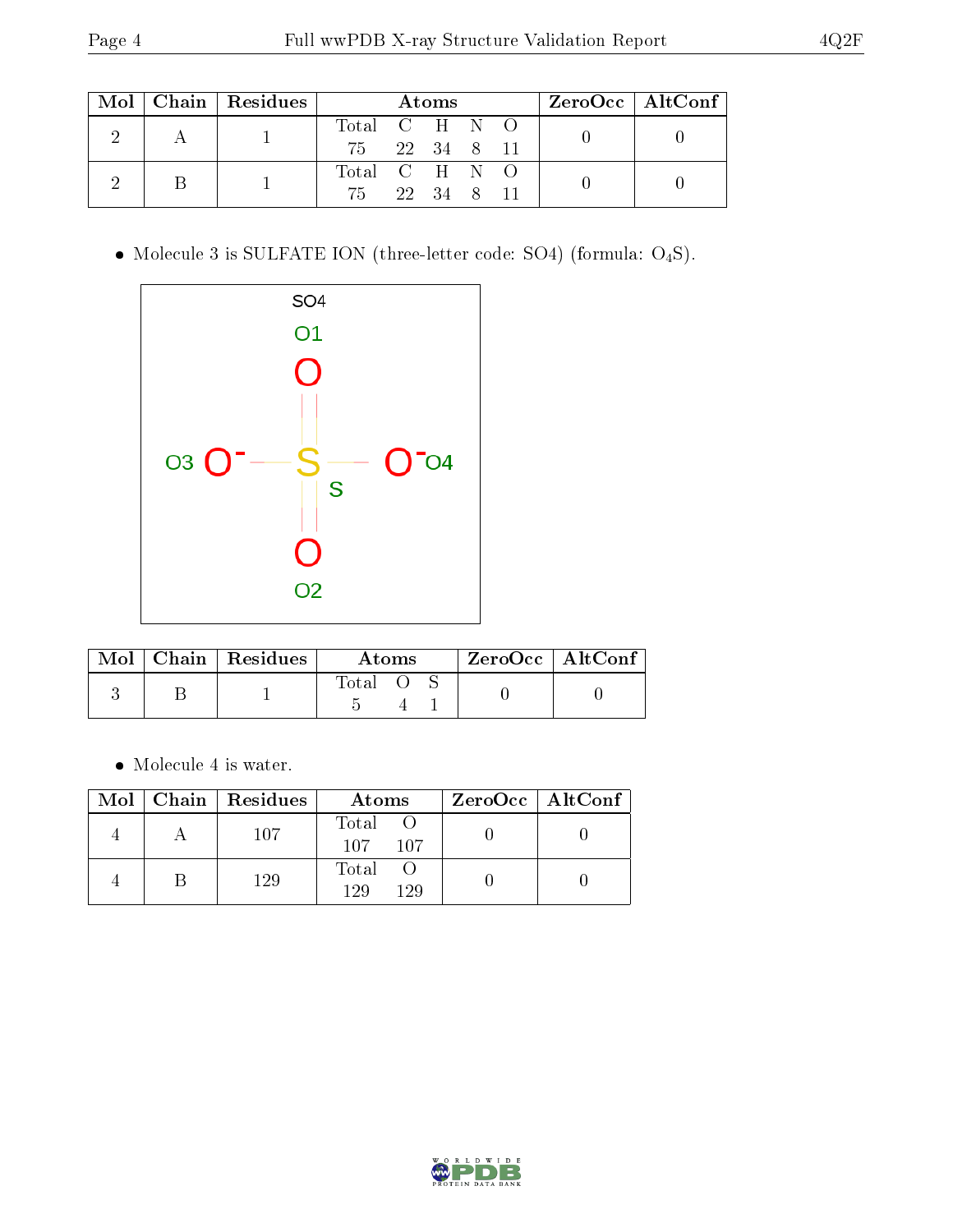# 3 Residue-property plots  $(i)$

These plots are drawn for all protein, RNA and DNA chains in the entry. The first graphic for a chain summarises the proportions of the various outlier classes displayed in the second graphic. The second graphic shows the sequence view annotated by issues in geometry and electron density. Residues are color-coded according to the number of geometric quality criteria for which they contain at least one outlier: green  $= 0$ , yellow  $= 1$ , orange  $= 2$  and red  $= 3$  or more. A red dot above a residue indicates a poor fit to the electron density (RSRZ  $> 2$ ). Stretches of 2 or more consecutive residues without any outlier are shown as a green connector. Residues present in the sample, but not in the model, are shown in grey.



• Molecule 1: Galectin-1

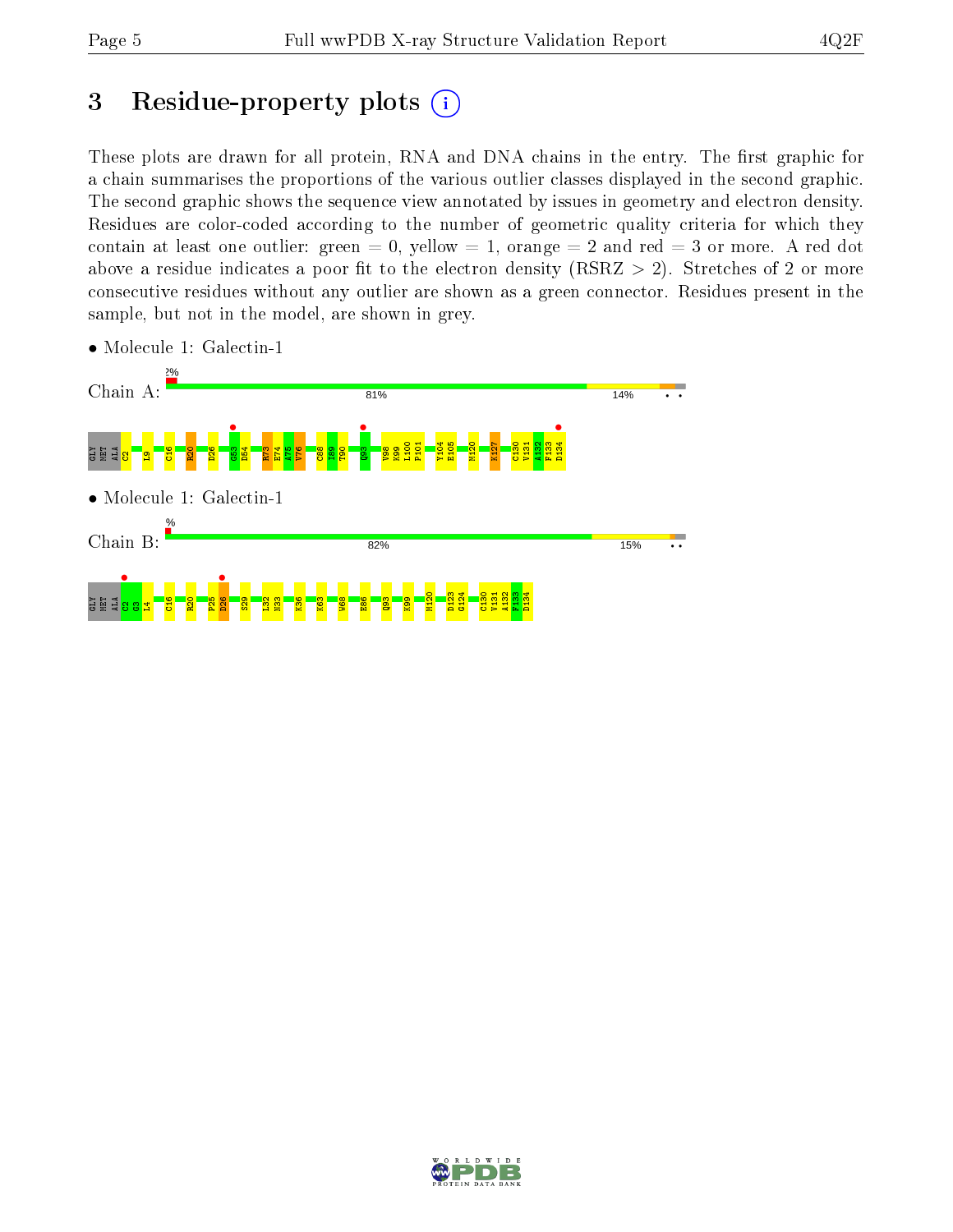## 4 Data and refinement statistics  $(i)$

| Property                                                             | Value                                             | Source                  |
|----------------------------------------------------------------------|---------------------------------------------------|-------------------------|
| Space group                                                          | P 21 21 21                                        | Depositor               |
| Cell constants                                                       | $58.41\text{\AA}$<br>$43.30\text{\AA}$<br>111.08Å |                         |
| a, b, c, $\alpha$ , $\beta$ , $\gamma$                               | $90.00^\circ$<br>$90.00^\circ$<br>$90.00^\circ$   | Depositor               |
| Resolution $(A)$                                                     | 40.34<br>$-1.40$                                  | Depositor               |
|                                                                      | 40.34<br>$-1.40$                                  | <b>EDS</b>              |
| % Data completeness                                                  | 99.5 $(40.34 - 1.40)$                             | Depositor               |
| (in resolution range)                                                | $93.3(40.34-1.40)$                                | <b>EDS</b>              |
| $R_{merge}$                                                          | (Not available)                                   | Depositor               |
| $\mathrm{\bar{R}_{\it sym}}$                                         | 0.07                                              | Depositor               |
| $\langle I/\sigma(I) \rangle^{-1}$                                   | $1.27$ (at 1.40Å)                                 | Xtriage                 |
| Refinement program                                                   | PHENIX (phenix.refine: 1.8.2 1309)                | $\overline{D}$ epositor |
| $R, R_{free}$                                                        | $\overline{0.183}$ ,<br>0.196                     | Depositor               |
|                                                                      | $0.183$ ,<br>0.197                                | DCC                     |
| $R_{free}$ test set                                                  | $\overline{2000}$ reflections $(3.57%)$           | wwPDB-VP                |
| Wilson B-factor $(\AA^2)$                                            | 15.3                                              | Xtriage                 |
| Anisotropy                                                           | 0.507                                             | Xtriage                 |
| Bulk solvent $k_{sol}(e/\mathring{A}^3)$ , $B_{sol}(\mathring{A}^2)$ | 0.44, 43.3                                        | <b>EDS</b>              |
| $L$ -test for twinning <sup>2</sup>                                  | $< L >$ = 0.49, $< L^2 >$ = 0.32                  | Xtriage                 |
| Estimated twinning fraction                                          | No twinning to report.                            | Xtriage                 |
| $F_o, F_c$ correlation                                               | 0.97                                              | <b>EDS</b>              |
| Total number of atoms                                                | 4798                                              | wwPDB-VP                |
| Average B, all atoms $(A^2)$                                         | 26.0                                              | wwPDB-VP                |

Xtriage's analysis on translational NCS is as follows: The largest off-origin peak in the Patterson function is  $7.53\%$  of the height of the origin peak. No significant pseudotranslation is detected.

<sup>&</sup>lt;sup>2</sup>Theoretical values of  $\langle |L| \rangle$ ,  $\langle L^2 \rangle$  for acentric reflections are 0.5, 0.333 respectively for untwinned datasets, and 0.375, 0.2 for perfectly twinned datasets.



<span id="page-5-1"></span><span id="page-5-0"></span><sup>1</sup> Intensities estimated from amplitudes.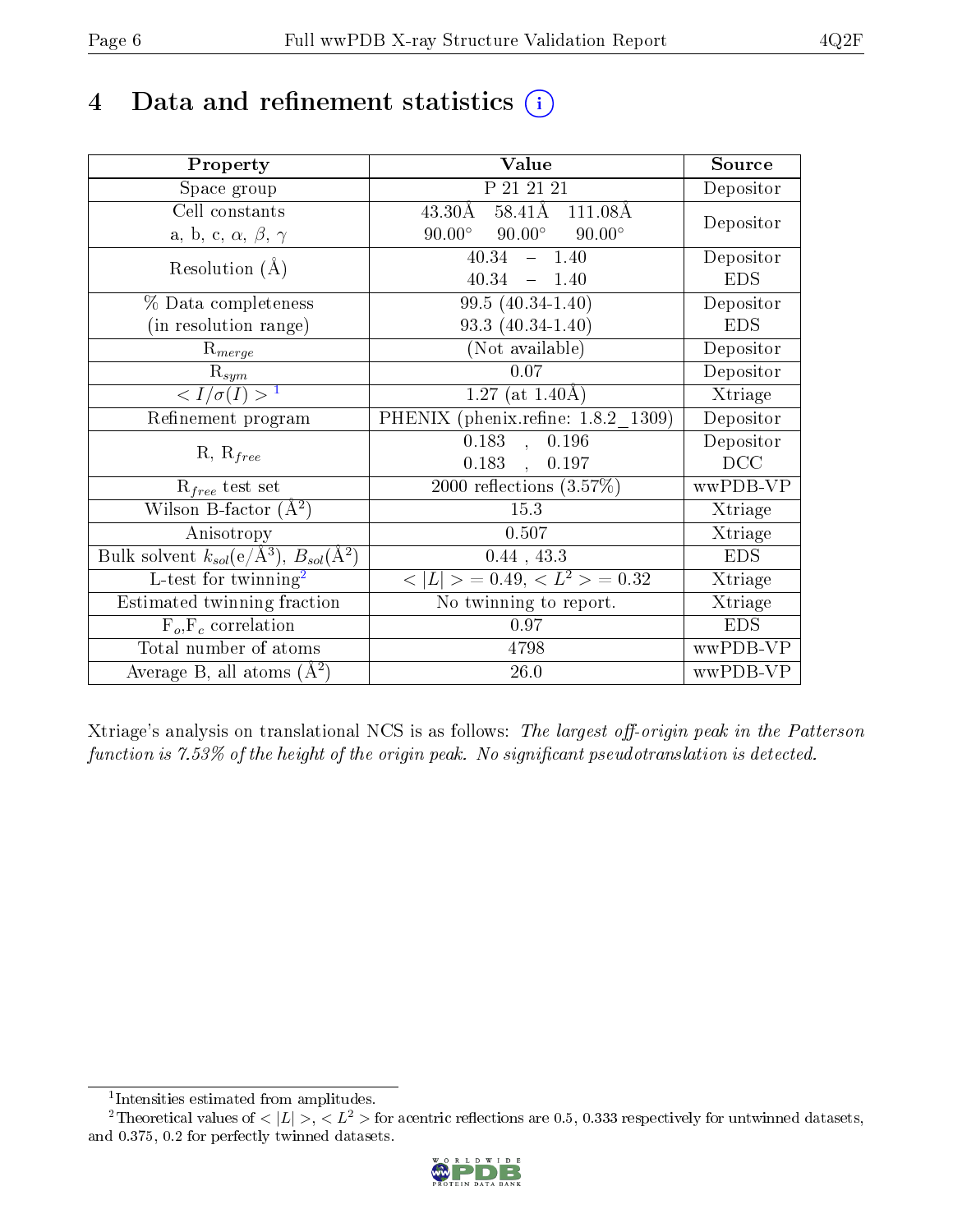# 5 Model quality  $(i)$

## 5.1 Standard geometry  $(i)$

Bond lengths and bond angles in the following residue types are not validated in this section: CME, SO4, 2XW

The Z score for a bond length (or angle) is the number of standard deviations the observed value is removed from the expected value. A bond length (or angle) with  $|Z| > 5$  is considered an outlier worth inspection. RMSZ is the root-mean-square of all Z scores of the bond lengths (or angles).

| Mol<br>Chain |  |      | Bond lengths        | Bond angles |                     |  |
|--------------|--|------|---------------------|-------------|---------------------|--|
|              |  | RMSZ | $\# Z  > 5$         | RMSZ        | # $ Z  > 5$         |  |
|              |  | 0.65 | $2/1137(0.2\%)$     | 0.83        | $2/1536(0.1\%)$     |  |
|              |  | 0.58 | 0/1111              | 0.80        | $2/1498$ $(0.1\%)$  |  |
| All          |  | 0.62 | $(0.1\%)$<br>2/2248 | 0.81        | $(0.1\%)$<br>4/3034 |  |

Chiral center outliers are detected by calculating the chiral volume of a chiral center and verifying if the center is modelled as a planar moiety or with the opposite hand.A planarity outlier is detected by checking planarity of atoms in a peptide group, atoms in a mainchain group or atoms of a sidechain that are expected to be planar.

|  | $\mid$ Mol $\mid$ Chain $\mid$ #Chirality outliers $\mid$ #Planarity outliers $\mid$ |
|--|--------------------------------------------------------------------------------------|
|  |                                                                                      |

All (2) bond length outliers are listed below:

|  |  | $\vert$ Mol $\vert$ Chain $\vert$ Res $\vert$ Type $\vert$ Atoms | Z | $\mid$ Observed( $\AA$ ) $\mid$ Ideal( $\AA$ ) $\mid$ |      |
|--|--|------------------------------------------------------------------|---|-------------------------------------------------------|------|
|  |  | $76[A]$   VAL   CB-CG2   -5.44                                   |   |                                                       |      |
|  |  | $76[B]$   VAL   CB-CG2   -5.44                                   |   |                                                       | L 52 |

All (4) bond angle outliers are listed below:

| Mol | Chain | $\operatorname{Res}% \left( \mathcal{N}\right) \equiv\operatorname{Res}(\mathcal{N}_{0})\cap\mathcal{N}_{1}$ | Type | Atoms        |         | Observed $(°)$ | Ideal(°) |
|-----|-------|--------------------------------------------------------------------------------------------------------------|------|--------------|---------|----------------|----------|
|     |       | 73                                                                                                           | ARG  | $NE- CZ-NH2$ | $-7.57$ | 116.51         | 120.30   |
|     |       | 20                                                                                                           | ARG  | NE-CZ-NH1    | -5.50   | 117.55         | 120.30   |
|     |       | 26[A]                                                                                                        | ASP  | N-CA-CB      | $-5.29$ | 101.09         | 110.60   |
|     |       | 26 B                                                                                                         | ASP  | $N$ -CA-CB   | $-5.29$ | 101.09         | 110.60   |

There are no chirality outliers.

All (1) planarity outliers are listed below:

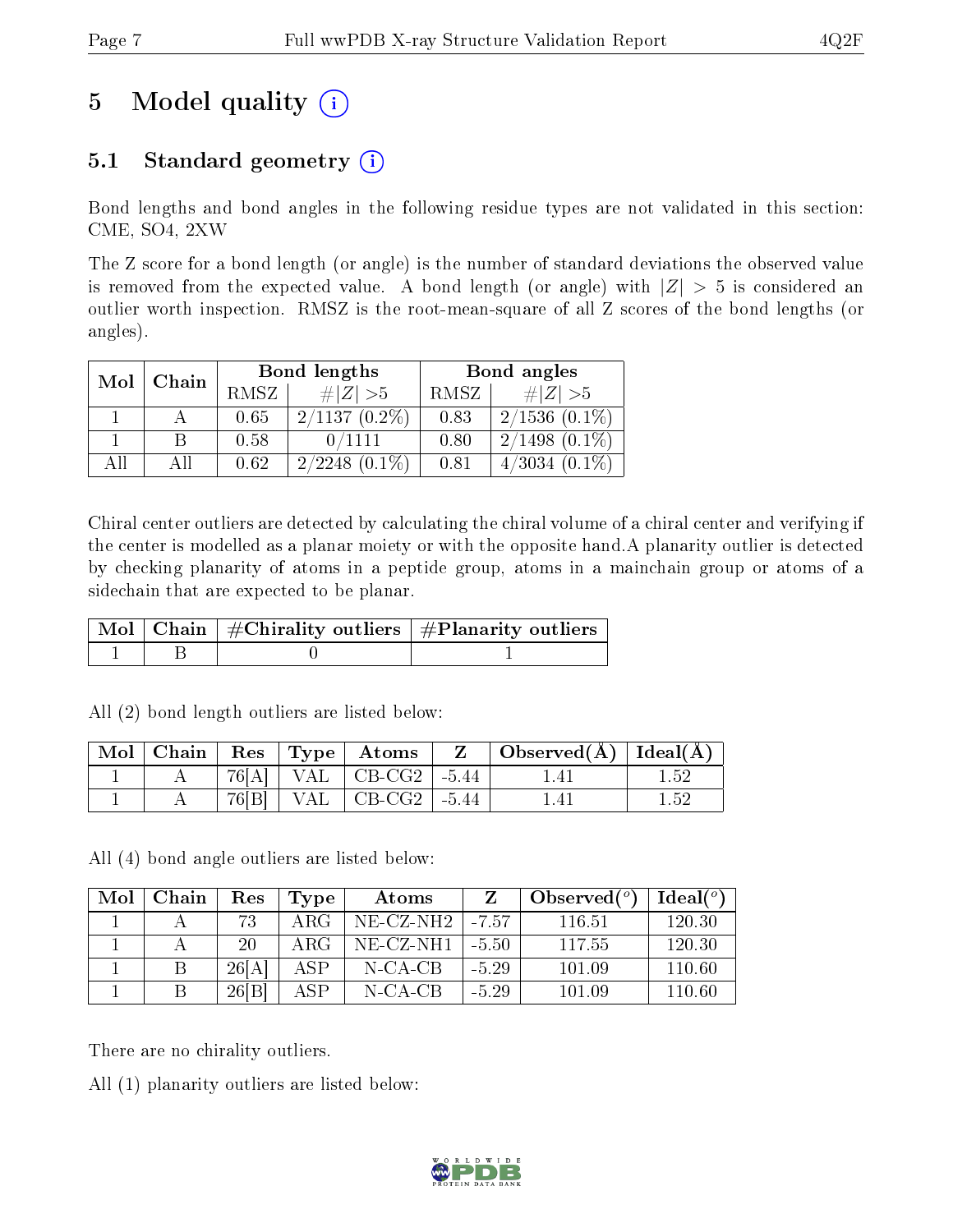|  |    | $\sqrt{\text{Mol}} \mid \text{Chain} \mid \text{Res} \mid \text{Type} \mid \text{Group} \mid$ |
|--|----|-----------------------------------------------------------------------------------------------|
|  | 25 | PRO   Peptide                                                                                 |

#### 5.2 Too-close contacts  $(i)$

In the following table, the Non-H and H(model) columns list the number of non-hydrogen atoms and hydrogen atoms in the chain respectively. The H(added) column lists the number of hydrogen atoms added and optimized by MolProbity. The Clashes column lists the number of clashes within the asymmetric unit, whereas Symm-Clashes lists symmetry related clashes.

| Mol |   |      | Chain   Non-H   $H (model)$ | H(added) |    | $Clashes$   Symm-Clashes |
|-----|---|------|-----------------------------|----------|----|--------------------------|
|     | A | 1114 | 1103                        | 1066     | 29 |                          |
|     | R | 1102 | 1088                        | 1063     | 27 |                          |
| ച   | A |      | 34                          | 34       |    |                          |
| റ   | В |      | 34                          | 34       |    |                          |
| ച   | В |      |                             |          |    |                          |
|     | А | 107  |                             |          |    |                          |
|     | R | 129  |                             |          |    |                          |
|     |   | 2539 | 2259                        | 2197     | 52 |                          |

The all-atom clashscore is defined as the number of clashes found per 1000 atoms (including hydrogen atoms). The all-atom clashscore for this structure is 12.

All (52) close contacts within the same asymmetric unit are listed below, sorted by their clash magnitude.

| Atom-1                           | Atom-2               | Interatomic      | Clash           |
|----------------------------------|----------------------|------------------|-----------------|
|                                  |                      | distance $(\AA)$ | overlap $(\AA)$ |
| 1:A:100[B]:LEU:HD12              | 1: A: 104: TYR: HD2  | 1.35             | 0.90            |
| 1: A:74: GLU:OE1                 | 4:A:392:HOH:O        | 2.01             | 0.79            |
| 1: A:2:CYS:N                     | 4:A:387:HOH:O        | 2.18             | 0.75            |
| 1:A:99[B]:LYS:CA                 | 1:A:100[B]:LEU:N     | 2.51             | 0.73            |
| $1:A:\overline{100 B]:LEU:HD12}$ | 1: A: 104: TYR: CD2  | 2.24             | 0.70            |
| 1:A:76[A]:VAL:HG21               | 1:A:104:TYR:CD2      | 2.29             | 0.67            |
| $1:\overline{A:131[B]:VAL:CG2}$  | 1:B:131[B]:VAL:H G22 | 2.26             | 0.65            |
| 1:B:36[B]:LYS:NZ                 | 4:B:355:HOH:O        | 2.32             | 0.62            |
| 1:A:16:CME:SD                    | 1:A:90[B]:THR:HG23   | 2.40             | 0.61            |
| 1: A:98: VAL:C                   | 1: A:99[B]: LYS: CA  | 2.67             | 0.61            |
| 1:A:76[A]:VAL:HG21               | 1: A:104:TYR:CG      | 2.39             | 0.58            |
| 2:B:202:2XW:HBI                  | 4:B:398:HOH:O        | 2.04             | 0.58            |
| 1:B:123:ASP:HB3                  | 2:B:202:2XW:NBN      | 2.19             | 0.58            |
| 1:B:124:GLY:CA                   | 2:B:202:2XW:HAC      | 2.17             | 0.57            |
| 1:B:20[B]:ARG:NE                 | 1:B:130:CME:OH       | 2.37             | 0.57            |
| 1:A:76[A]:VAL:CG2                | 1: A: 104: TYR: CE2  | 2.88             | 0.57            |

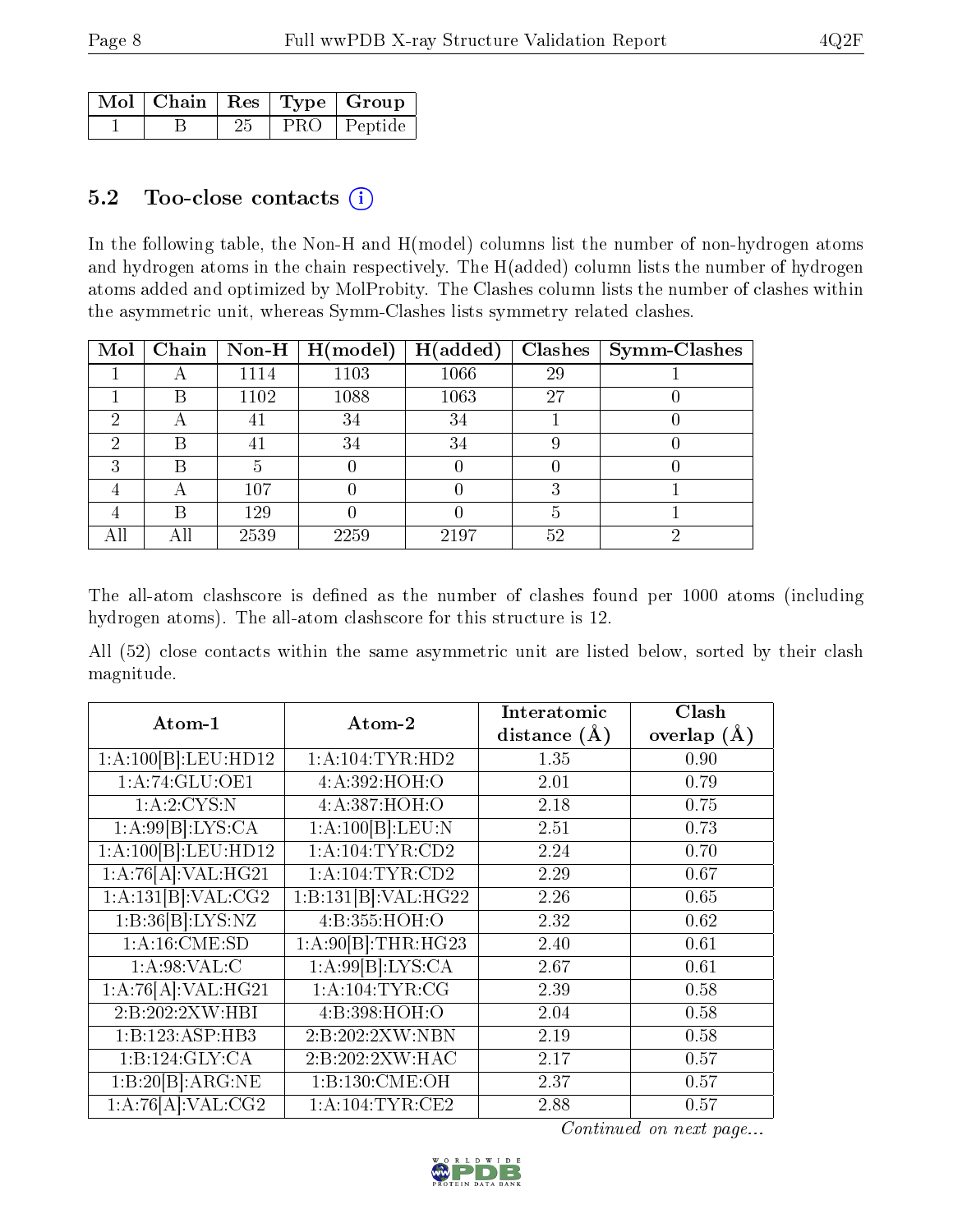| Atom-1                        | Atom-2                               | Interatomic      | Clash           |
|-------------------------------|--------------------------------------|------------------|-----------------|
|                               |                                      | distance $(\AA)$ | overlap $(\AA)$ |
| 1:A:100[A]:LEU:HB3            | 1: A: 101: PRO:CD                    | 2.38             | 0.53            |
| 1:B:20[B]:ARG:HG3             | 1:B:130:CME:HE3                      | 1.93             | 0.51            |
| 1:A:131[B]:VAL:H G23          | 1:B:131[B]:VAL:HG22                  | 1.91             | 0.51            |
| $1:$ A:9:LEU:HD23             | 1:B:4:LEU:CD1                        | 2.41             | 0.51            |
| 1:B:124:GLY:HA3               | 2:B:202:2XW:HAC                      | 1.76             | 0.50            |
| 1:B:93:GLN:HG2                | 4:B:389:HOH:O                        | 2.12             | 0.50            |
| 1:B:29:SER:CB                 | 2:B:202:2XW:HAD                      | 2.25             | 0.49            |
| 1:B:16:CME:HB2                | 1:B:134:ASP:HB2                      | 1.94             | 0.49            |
| 1:A:20:ARG:HB2                | 1: A: 130: CME: HE3                  | 1.94             | 0.48            |
| 1: A: 127: LYS: HE2           | 4:A:401:HOH:O                        | 2.12             | 0.48            |
| 1: A:54: ASP:CG               | 1:A:73:ARG:HH12                      | 2.17             | 0.48            |
| 1:B:86:GLU:OE2                | $1:B:130:\overline{\mathrm{CME:OH}}$ | 2.32             | 0.48            |
| 1:A:76[A]:VAL:HG21            | 1: A: 104: TYR: CE2                  | 2.49             | 0.47            |
| 1:B:130:CME:SD                | 1:B:132:ALA:HB2                      | 2.54             | 0.47            |
| 1:B:124:GLY:N                 | 2:B:202:2XW:HAC                      | 2.13             | 0.47            |
| 1:A:76[A]:VAL:CG2             | 1: A: 104: TYR: CD2                  | 2.98             | 0.47            |
| 2:B:202:2XW:NAD               | 4:B:419:HOH:O                        | 2.36             | 0.45            |
| 1: A:88: CME: HE2             | 1:A:99[B]:LYS:HG2                    | 1.98             | 0.45            |
| 1:B:32[B]:LEU:HD11            | 1:B:120:MET:SD                       | 2.56             | 0.45            |
| $1:$ A:9:LEU:HD23             | 1:B:4:LEU:HD13                       | 2.00             | 0.44            |
| 1:A:16:CME:HA                 | 1:A:90[B]:THR:HG22                   | 2.00             | 0.44            |
| 1:A:131[B]:VAL:H G22          | 1:B:131[B]:VAL:CG2                   | 2.48             | 0.44            |
| 1:B:63:LYS:HE3                | 1:B:68:TRP:CE2                       | 2.53             | 0.44            |
| 1:A:133:PHE:O                 | 1:A:134:ASP:C                        | 2.56             | 0.43            |
| 1:B:16:CME:HZ2                | 1:B:99:LYS:HD2                       | 2.01             | 0.43            |
| 1:A:99[A]:LYS:HG2             | 1:A:105:GLU:HG3                      | $2.00\,$         | 0.42            |
| 1:A:131[B]:VAL:CG2            | 1:B:131[B]:VAL:CG2                   | 2.95             | 0.42            |
| 1: B:63: LYS: HE3             | 1:B:68:TRP:CZ2                       | 2.55             | 0.41            |
| 1:A:130:CME:SD                | 1: A: 130: CME: C                    | 3.08             | 0.41            |
| 1:B:123:ASP:CB                | 2:B:202:2XW:NBN                      | 2.84             | 0.41            |
| $1:B:36[B]\overline{.LYS:NZ}$ | 4:B:374:HOH:O                        | 2.53             | 0.41            |
| 1:A:9:LEU:CD2                 | 1:B:4:LEU:CD1                        | 2.99             | $0.40\,$        |
| 1:A:16:CME:HZ2                | 1:A:99[A]:LYS:HD2                    | 2.04             | 0.40            |
| 2:A:201:2XW:C7                | 2:A:201:2XW:HAP                      | 2.50             | 0.40            |
| 1:B:123:ASP:CG                | 2:B:202:2XW:NBN                      | 2.75             | 0.40            |
| 1:B:33:ASN:O                  | 1:B:120:MET:HA                       | 2.20             | $0.40\,$        |

All (2) symmetry-related close contacts are listed below. The label for Atom-2 includes the symmetry operator and encoded unit-cell translations to be applied.

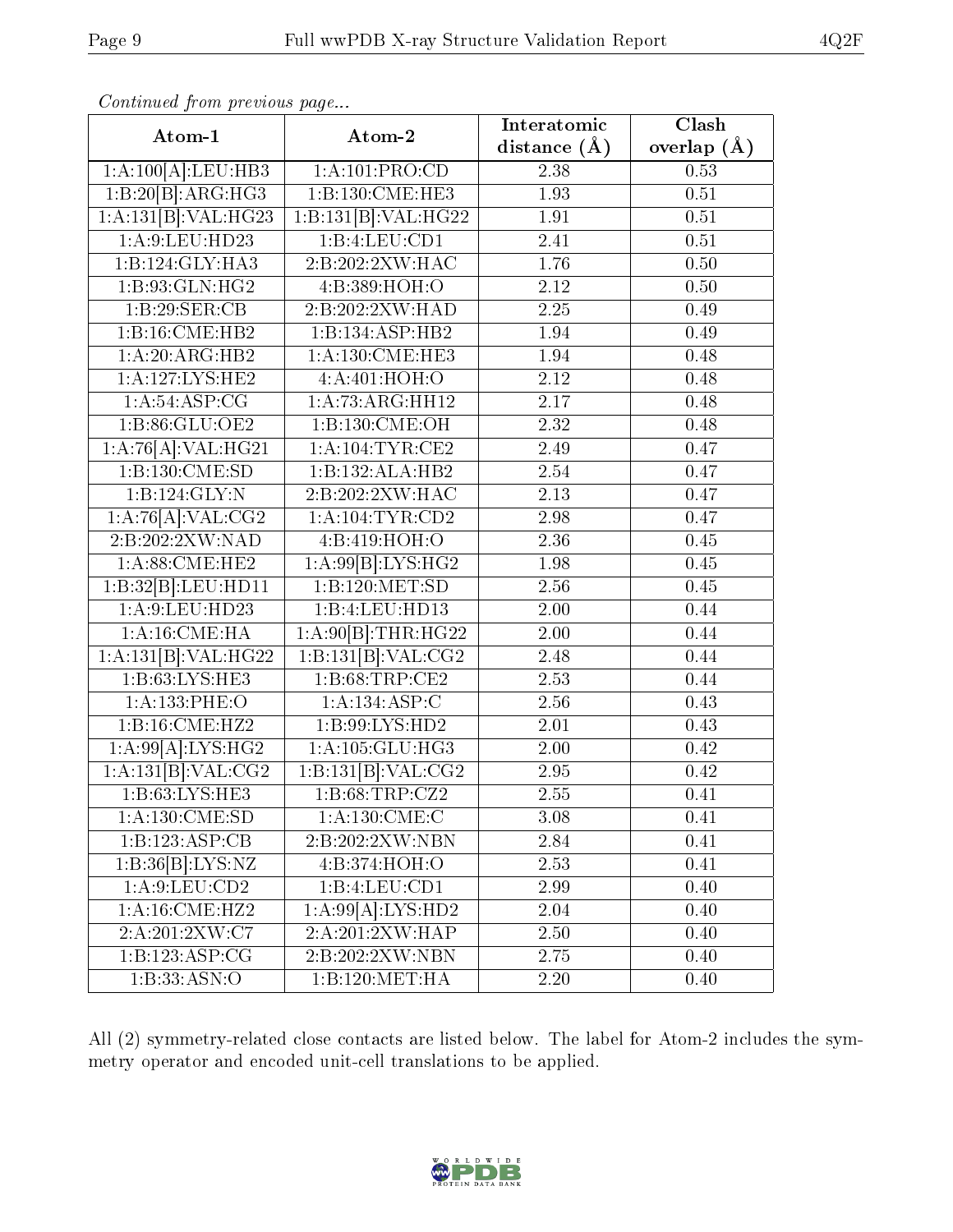| Atom-1          | Atom-2            | Interatomic<br>distance (A) | Clash<br>overlap (A) |
|-----------------|-------------------|-----------------------------|----------------------|
| 4: A:375: HOH:O | 4:B:383:HOH:O[4]  | 2.04                        |                      |
| 1:A:20:ARG:HH12 | 1:A:26:ASP:OD2[4] | 1.55                        |                      |

### 5.3 Torsion angles (i)

#### 5.3.1 Protein backbone (i)

In the following table, the Percentiles column shows the percent Ramachandran outliers of the chain as a percentile score with respect to all X-ray entries followed by that with respect to entries of similar resolution.

The Analysed column shows the number of residues for which the backbone conformation was analysed, and the total number of residues.

| Mol | Chain | Analysed                       | Favoured    | Allowed   Outliers | Percentiles |         |
|-----|-------|--------------------------------|-------------|--------------------|-------------|---------|
|     |       | $142/136(104\%)$               | $138(97\%)$ | $4(3\%)$           |             | 100 100 |
|     |       | $140/136$ (103\%)   137 (98\%) |             | $3(2\%)$           |             | 100     |
| All | All   | $282/272$ (104\%)   275 (98\%) |             | $7(2\%)$           | 100         | 100     |

There are no Ramachandran outliers to report.

#### 5.3.2 Protein sidechains  $(i)$

In the following table, the Percentiles column shows the percent sidechain outliers of the chain as a percentile score with respect to all X-ray entries followed by that with respect to entries of similar resolution.

The Analysed column shows the number of residues for which the sidechain conformation was analysed, and the total number of residues.

| Mol | Chain | Analysed          | Rotameric  | <b>Outliers</b> | Percentiles |
|-----|-------|-------------------|------------|-----------------|-------------|
|     |       | $120/107(112\%)$  | 118 (98%)  | $2(2\%)$        | 31<br>60    |
|     | B     | $116/107(108\%)$  | 114 (98\%) | $2(2\%)$        | 31<br>60    |
| All | All   | $236/214$ (110\%) | 232 (98%)  | $4(2\%)$        | 31<br>67    |

All (4) residues with a non-rotameric sidechain are listed below:

| ype |
|-----|
|     |
|     |

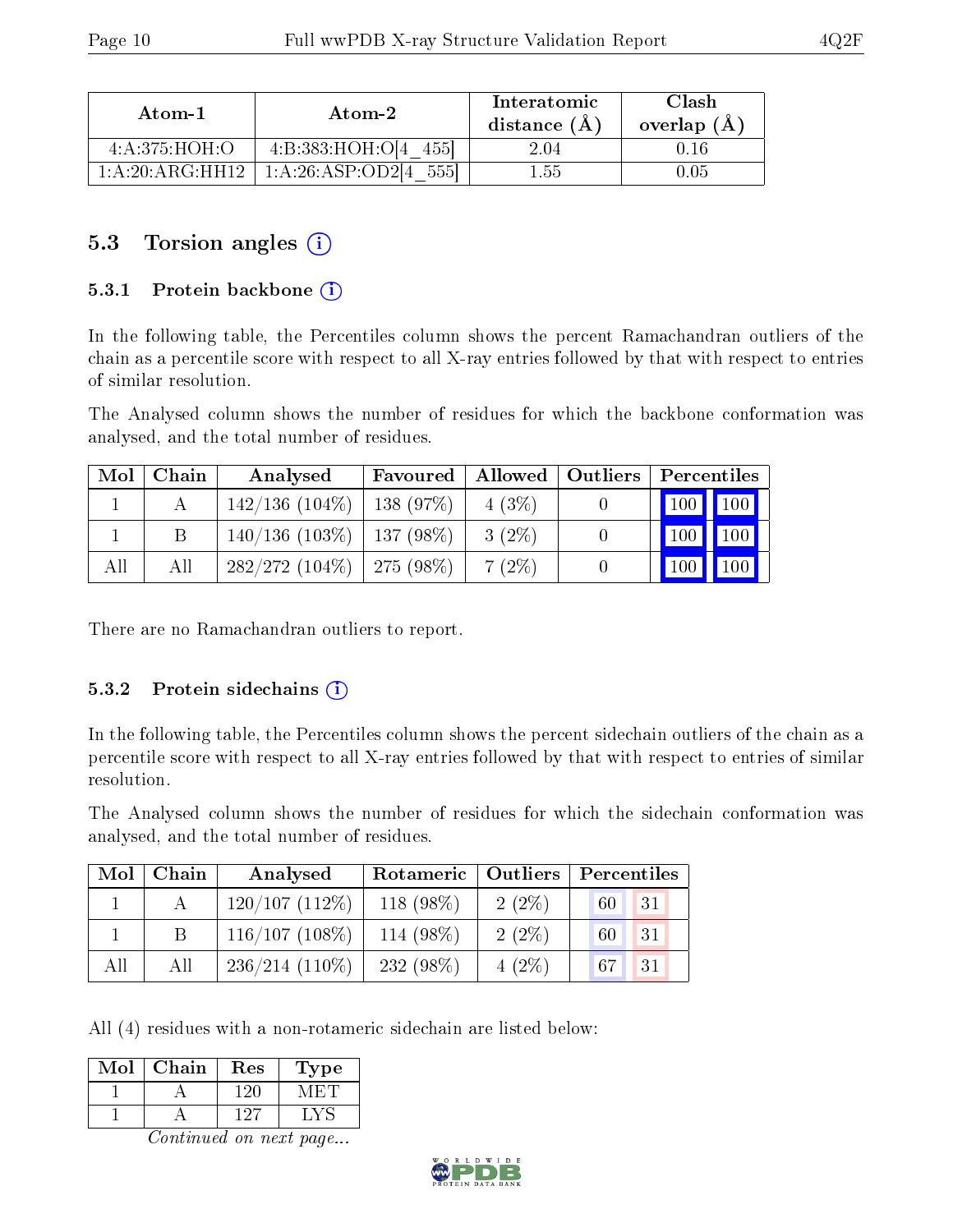Continued from previous page...

| Mol | Chain | Res | Type |
|-----|-------|-----|------|
|     |       |     |      |
|     |       |     |      |

Some sidechains can be flipped to improve hydrogen bonding and reduce clashes. All (1) such sidechains are listed below:

| Τoὶ | Chain | $_{\rm Res}$ | vpe |
|-----|-------|--------------|-----|
|     |       |              |     |

#### $5.3.3$  RNA  $(i)$

There are no RNA molecules in this entry.

### 5.4 Non-standard residues in protein, DNA, RNA chains (i)

6 non-standard protein/DNA/RNA residues are modelled in this entry.

In the following table, the Counts columns list the number of bonds (or angles) for which Mogul statistics could be retrieved, the number of bonds (or angles) that are observed in the model and the number of bonds (or angles) that are defined in the Chemical Component Dictionary. The Link column lists molecule types, if any, to which the group is linked. The Z score for a bond length (or angle) is the number of standard deviations the observed value is removed from the expected value. A bond length (or angle) with  $|Z| > 2$  is considered an outlier worth inspection. RMSZ is the root-mean-square of all Z scores of the bond lengths (or angles).

| Mol<br><b>Type</b> |       | Res | Link |        | Bond lengths |             |        | Bond angles |             |  |
|--------------------|-------|-----|------|--------|--------------|-------------|--------|-------------|-------------|--|
|                    | Chain |     |      | Counts | RMSZ         | # $ Z  > 2$ | Counts | RMSZ        | # $ Z  > 2$ |  |
| CME                | А     | 130 |      | 8,9,10 | 0.88         | $\theta$    | 5,9,11 | 2.10        | $(20\%)$    |  |
| CME                | B     | 16  |      | 8,9,10 | 0.98         | $\theta$    | 5,9,11 | 2.07        | $3(60\%)$   |  |
| CME                | B     | 88  |      | 8,9,10 | 1.17         | $(12\%)$    | 5,9,11 | 1.23        | 0           |  |
| CME                | А     | 88  |      | 8,9,10 | 1.13         | $\theta$    | 5.9,11 | 0.82        |             |  |
| <b>CME</b>         | А     | 16  |      | 8,9,10 | 1.09         | $\theta$    | 5.9,11 | 2.06        | $2(40\%)$   |  |
| CME                | B     | 130 |      | 8,9,10 | 1.03         | $\theta$    | 5.9,11 | 2.69        | $2(40\%)$   |  |

In the following table, the Chirals column lists the number of chiral outliers, the number of chiral centers analysed, the number of these observed in the model and the number defined in the Chemical Component Dictionary. Similar counts are reported in the Torsion and Rings columns. '-' means no outliers of that kind were identified.

|            |     |  | $\boxed{\text{Mol}}$ Type   Chain   Res   Link   Chirals   Torsions   Rings |            |
|------------|-----|--|-----------------------------------------------------------------------------|------------|
| <b>CME</b> | 130 |  | 1/5/8/10                                                                    | $\sim 100$ |
|            |     |  | <i>Continued on next page</i>                                               |            |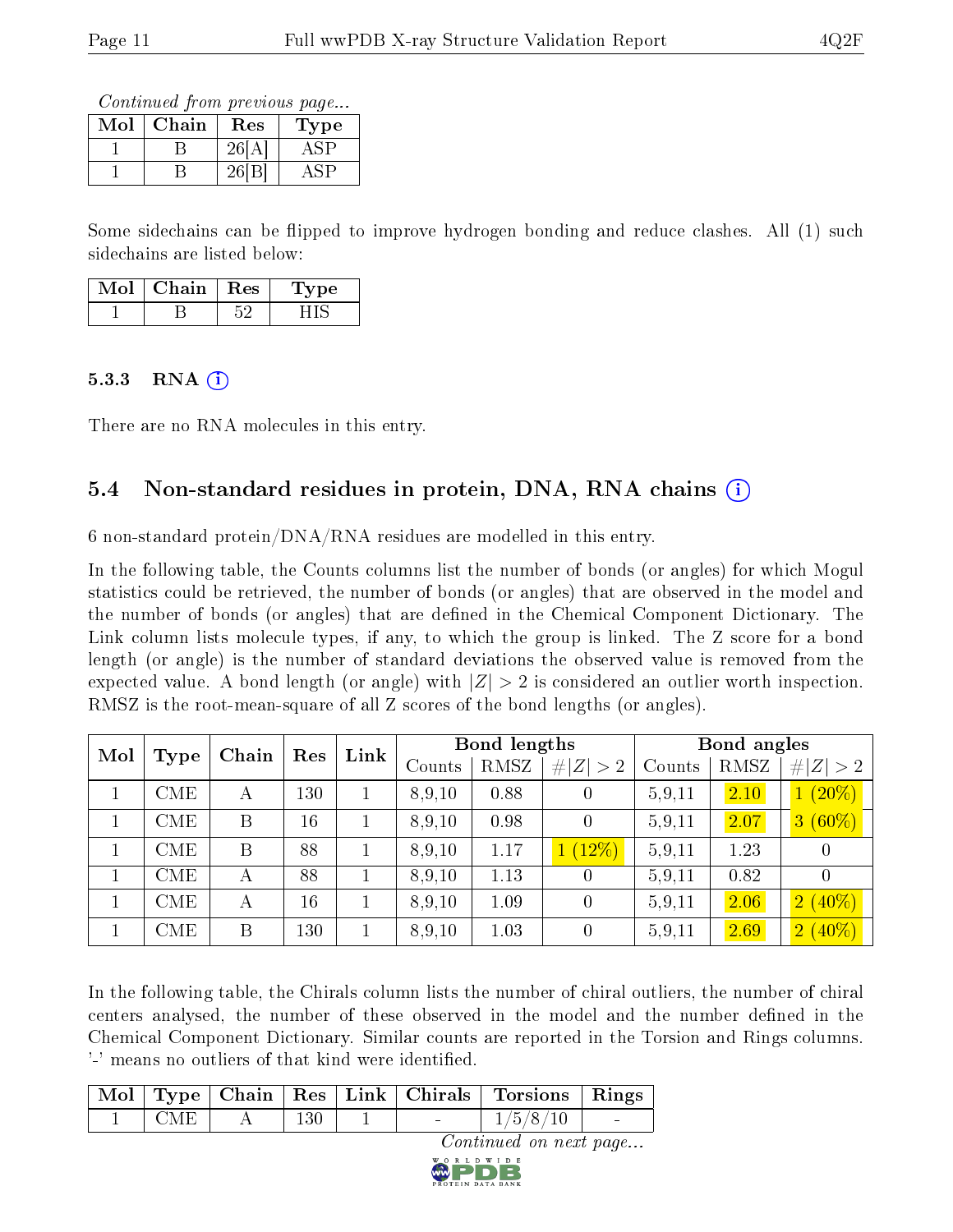| Mol | Type       | Chain | Res | Link | Chirals                  | <b>Torsions</b>    | Rings |
|-----|------------|-------|-----|------|--------------------------|--------------------|-------|
|     | <b>CME</b> |       | 16  |      |                          | 0/5/8/10           |       |
|     | <b>CME</b> |       | 88  |      | $\overline{\phantom{a}}$ | $\frac{2}{5}/8/10$ |       |
|     | <b>CME</b> |       | 88  |      |                          | 1/5/8/10           |       |
|     | <b>CME</b> |       | 16  |      | $\overline{\phantom{a}}$ | 0/5/8/10           |       |
|     | CME.       |       | 130 |      |                          | $\sqrt{5/8/10}$    |       |

All (1) bond length outliers are listed below:

|  |  |                          | $\mid$ Mol $\mid$ Chain $\mid$ Res $\mid$ Type $\mid$ Atoms $\mid$ Z $\mid$ Observed(A) $\mid$ Ideal(A) $\mid$ |  |
|--|--|--------------------------|----------------------------------------------------------------------------------------------------------------|--|
|  |  | 88   CME   CB-CA   -2.02 | 1.48                                                                                                           |  |

All (8) bond angle outliers are listed below:

| Mol | Chain | Res | Type       | Atoms              | Z    | Observed $\binom{o}{c}$ | Ideal $(^\circ)$ |
|-----|-------|-----|------------|--------------------|------|-------------------------|------------------|
|     | В     | 130 | <b>CME</b> | $CE$ -SD-SG        | 4.66 | 124.93                  | 103.45           |
|     | А     | 130 | <b>CME</b> | $CE$ -SD-SG        | 4.30 | 123.24                  | 103.45           |
|     | В     | 130 | <b>CME</b> | OH-CZ-CE           | 3.34 | 123.99                  | 110.83           |
|     | В     | 16  | <b>CME</b> | $CB-SG-SD$         | 3.14 | 111.95                  | 103.82           |
|     |       | 16  | <b>CME</b> | $CB-SG-SD$         | 3.08 | 111.80                  | 103.82           |
|     |       | 16  | <b>CME</b> | $CZ$ - $CE$ - $SD$ | 2.42 | 121.77                  | 113.37           |
|     | В     | 16  | <b>CME</b> | $CZ$ - $CE$ - $SD$ | 2.39 | 121.67                  | 113.37           |
|     | B     | 16  | CME        | OH-CZ-CE           | 2.18 | 119.42                  | 110.83           |

There are no chirality outliers.

All (5) torsion outliers are listed below:

| Mol | Chain        | Res | Type       | Atoms                     |
|-----|--------------|-----|------------|---------------------------|
|     |              | 130 | CME.       | SD-CE-CZ-OH               |
|     | R            | 130 | <b>CME</b> | $CE$ -SD-SG-CB            |
|     | $\mathsf{R}$ | 88  | <b>CME</b> | $CZ$ - $CE$ - $SD$ - $SG$ |
|     |              | 88  | <b>CME</b> | $CZ$ - $CE$ - $SD$ - $SG$ |
|     |              | 88  | <b>CME</b> | $SD$ -CE-CZ-OH            |

There are no ring outliers.

5 monomers are involved in 12 short contacts:

|  |     |  | $\text{Mol}$   Chain   Res   Type   Clashes   Symm-Clashes |
|--|-----|--|------------------------------------------------------------|
|  | 130 |  |                                                            |
|  |     |  |                                                            |
|  |     |  |                                                            |

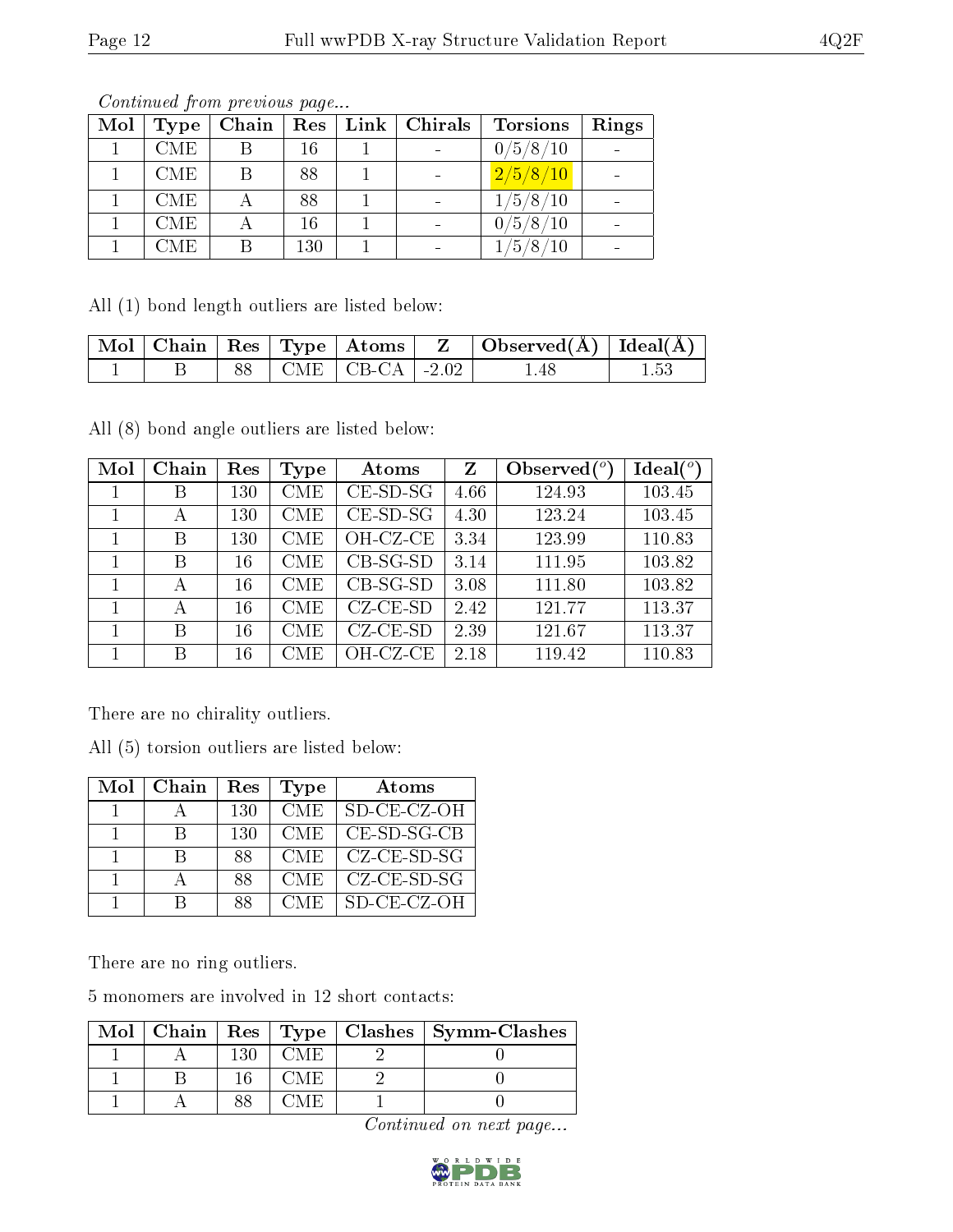Continued from previous page...

|  |  | Mol   Chain   Res   Type   Clashes   Symm-Clashes |
|--|--|---------------------------------------------------|
|  |  |                                                   |
|  |  |                                                   |

#### 5.5 Carbohydrates  $(i)$

There are no carbohydrates in this entry.

### 5.6 Ligand geometry  $(i)$

3 ligands are modelled in this entry.

In the following table, the Counts columns list the number of bonds (or angles) for which Mogul statistics could be retrieved, the number of bonds (or angles) that are observed in the model and the number of bonds (or angles) that are defined in the Chemical Component Dictionary. The Link column lists molecule types, if any, to which the group is linked. The Z score for a bond length (or angle) is the number of standard deviations the observed value is removed from the expected value. A bond length (or angle) with  $|Z| > 2$  is considered an outlier worth inspection. RMSZ is the root-mean-square of all Z scores of the bond lengths (or angles).

| Mol<br>Type | Chain           | Res | Link |                              | Bond lengths |      | Bond angles |          |      |             |
|-------------|-----------------|-----|------|------------------------------|--------------|------|-------------|----------|------|-------------|
|             |                 |     |      |                              | Counts       | RMSZ | # $ Z  > 2$ | Counts   | RMSZ | # $ Z  > 2$ |
| ച<br>۰.)    | SO <sub>4</sub> | Β   | 201  | $\blacksquare$               | 4.4.4        | 0.17 |             | 6.6.6    | 0.21 |             |
| ച           | 2XW             | Β   | 202  | $\overline{\phantom{a}}$     | 41,44,44     | 3.04 | 10(24%)     | 46,62,62 | 1.89 | $10(21\%)$  |
| $\Omega$    | 2XW             |     | 201  | $\qquad \qquad \blacksquare$ | 41,44,44     | 2.27 | $8(19\%)$   | 46,62,62 | 1.47 | (13%)<br> 6 |

In the following table, the Chirals column lists the number of chiral outliers, the number of chiral centers analysed, the number of these observed in the model and the number defined in the Chemical Component Dictionary. Similar counts are reported in the Torsion and Rings columns. '-' means no outliers of that kind were identified.

|                           |     |        | Mol   Type   Chain   Res   Link   Chirals | <b>Torsions</b>        | Rings |
|---------------------------|-----|--------|-------------------------------------------|------------------------|-------|
| $2{\rm XW}$               | 201 | $\sim$ |                                           | $3/19/65/65$   0/4/4/4 |       |
| $2 \mathrm{X} \mathrm{W}$ | 202 | $\sim$ |                                           | $3/19/65/65$ 0/4/4/4   |       |

All (18) bond length outliers are listed below:

| Mol | Chain   $\operatorname{Res}$ |     | $\vert$ Type              | Atoms     |          | $_+$ Observed(Å) $^+$ | Ideal $(A)$ |
|-----|------------------------------|-----|---------------------------|-----------|----------|-----------------------|-------------|
|     |                              | 202 | $2 \mathrm{X} \mathrm{W}$ | ' NAC-NBN | $-14.10$ | $+10$                 | 1.37        |
|     |                              | 202 | 2XW                       | NBG-NBH   | -8.57    | l.24                  | 1.37        |
|     |                              | 201 | 2XW                       | NAC-NBN . | $-7.80$  | ാറ                    | 1.37        |

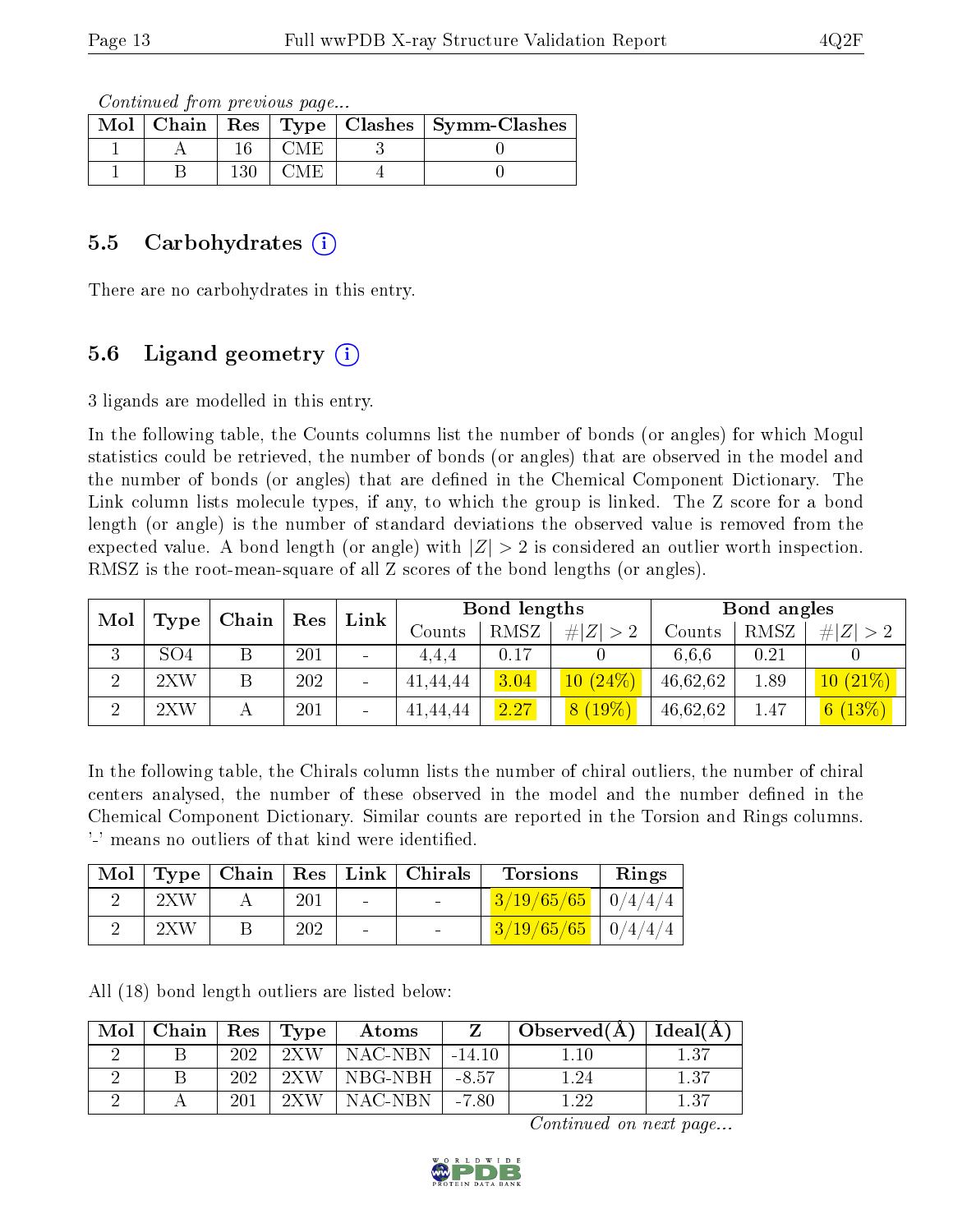| Mol            | Chain            | Res | <b>Type</b> | Atoms   | Z       | Observed $(\AA)$ | Ideal(A) |
|----------------|------------------|-----|-------------|---------|---------|------------------|----------|
| $\overline{2}$ | А                | 201 | 2XW         | NBG-NBH | $-6.52$ | 1.27             | 1.37     |
| $\overline{2}$ | А                | 201 | 2XW         | NBF-NBG | $-5.06$ | 1.25             | 1.34     |
| $\overline{2}$ | A                | 201 | 2XW         | $O1-C1$ | 4.19    | 1.47             | 1.40     |
| $\overline{2}$ | B                | 202 | 2XW         | NBF-NBG | $-4.02$ | 1.27             | 1.34     |
| $\overline{2}$ | А                | 201 | 2XW         | CAR-CAQ | 3.73    | 1.53             | 1.28     |
| $\overline{2}$ | B                | 202 | 2XW         | CAR-CAQ | 3.71    | 1.53             | 1.28     |
| $\overline{2}$ | B                | 202 | 2XW         | CBP-NBH | $-3.15$ | 1.33             | 1.44     |
| $\overline{2}$ | А                | 201 | 2XW         | CBP-NBH | $-3.09$ | 1.33             | 1.44     |
| $\overline{2}$ | B                | 202 | 2XW         | CBI-CBE | $-3.05$ | 1.31             | 1.36     |
| $\overline{2}$ | B                | 202 | 2XW         | CBP-NBN | $-3.00$ | 1.31             | 1.33     |
| $\overline{2}$ | B                | 202 | 2XW         | $C3-C2$ | $-2.88$ | 1.47             | 1.53     |
| $\overline{2}$ | B                | 202 | 2XW         | $O1-C1$ | 2.54    | 1.44             | 1.40     |
| $\overline{2}$ | А                | 201 | 2XW         | CBI-CBE | $-2.36$ | 1.32             | 1.36     |
| $\overline{2}$ | $\boldsymbol{A}$ | 201 | 2XW         | CAU-CAV | 2.36    | 1.58             | 1.53     |
| $\overline{2}$ | Β                | 202 | 2XW         | $O5-C1$ | 2.13    | 1.47             | 1.41     |

All (16) bond angle outliers are listed below:

| Mol            | Chain | Res | <b>Type</b>       | Atoms       | $Z_{\parallel}$ | Observed $(°)$ | Ideal $(^\circ)$ |
|----------------|-------|-----|-------------------|-------------|-----------------|----------------|------------------|
| $\overline{2}$ | В     | 202 | 2XW               | $CAP-O1-C1$ | $-6.72$         | 108.29         | 114.08           |
| $\overline{2}$ | B     | 202 | 2XW               | NBO-CBP-NBN | $-5.19$         | 108.16         | 116.04           |
| $\overline{2}$ | А     | 201 | 2XW               | NBO-CBP-NBN | $-3.83$         | 110.23         | 116.04           |
| $\overline{2}$ | А     | 201 | 2XW               | $O5-C1-O1$  | 3.64            | 118.60         | 109.97           |
| $\overline{2}$ | B     | 202 | 2XW               | CBP-NBN-NAC | 3.39            | 109.30         | 103.33           |
| $\overline{2}$ | B     | 202 | 2XW               | $O3-C3-C2$  | $-3.18$         | 103.23         | 109.66           |
| $\overline{2}$ | B     | 202 | 2XW               | $CAT-04-C4$ | 3.11            | 125.66         | 117.96           |
| $\overline{2}$ | B     | 202 | 2XW               | CBI-CBE-NBF | $-3.06$         | 106.79         | 111.34           |
| $\overline{2}$ | А     | 201 | 2XW               | CBP-NBN-NAC | 2.83            | 108.32         | 103.33           |
| $\overline{2}$ | B     | 202 | 2XW               | CBD-OAX-CBB | 2.73            | 119.22         | 114.22           |
| $\overline{2}$ | А     | 201 | $2{\rm X}{\rm W}$ | $CAP-O1-C1$ | $-2.60$         | 111.84         | 114.08           |
| $\overline{2}$ | А     | 201 | 2XW               | CBD-OAX-CBB | 2.24            | 118.31         | 114.22           |
| $\overline{2}$ | B     | 202 | 2XW               | OAY-CBA-CBB | $-2.15$         | 104.25         | 109.94           |
| $\overline{2}$ | А     | 201 | 2XW               | OAY-CBA-CBB | $-2.05$         | 104.51         | 109.94           |
| $\overline{2}$ | B     | 202 | 2XW               | OAS-CAT-CBA | 2.04            | 114.66         | 110.35           |
| $\overline{2}$ | B     | 202 | $2{\rm XW}$       | OAX-CBB-CAU | 2.03            | 114.09         | 109.83           |

There are no chirality outliers.

All (6) torsion outliers are listed below:

| $Mol$   Chain   Res   Type |     |      | Atoms           |
|----------------------------|-----|------|-----------------|
|                            | 201 | 2X W | $C2-C1-O1-CAP$  |
|                            | 201 | 2XW  | $CAO-CAP-O1-C1$ |

Continued on next page...

N DATA BANK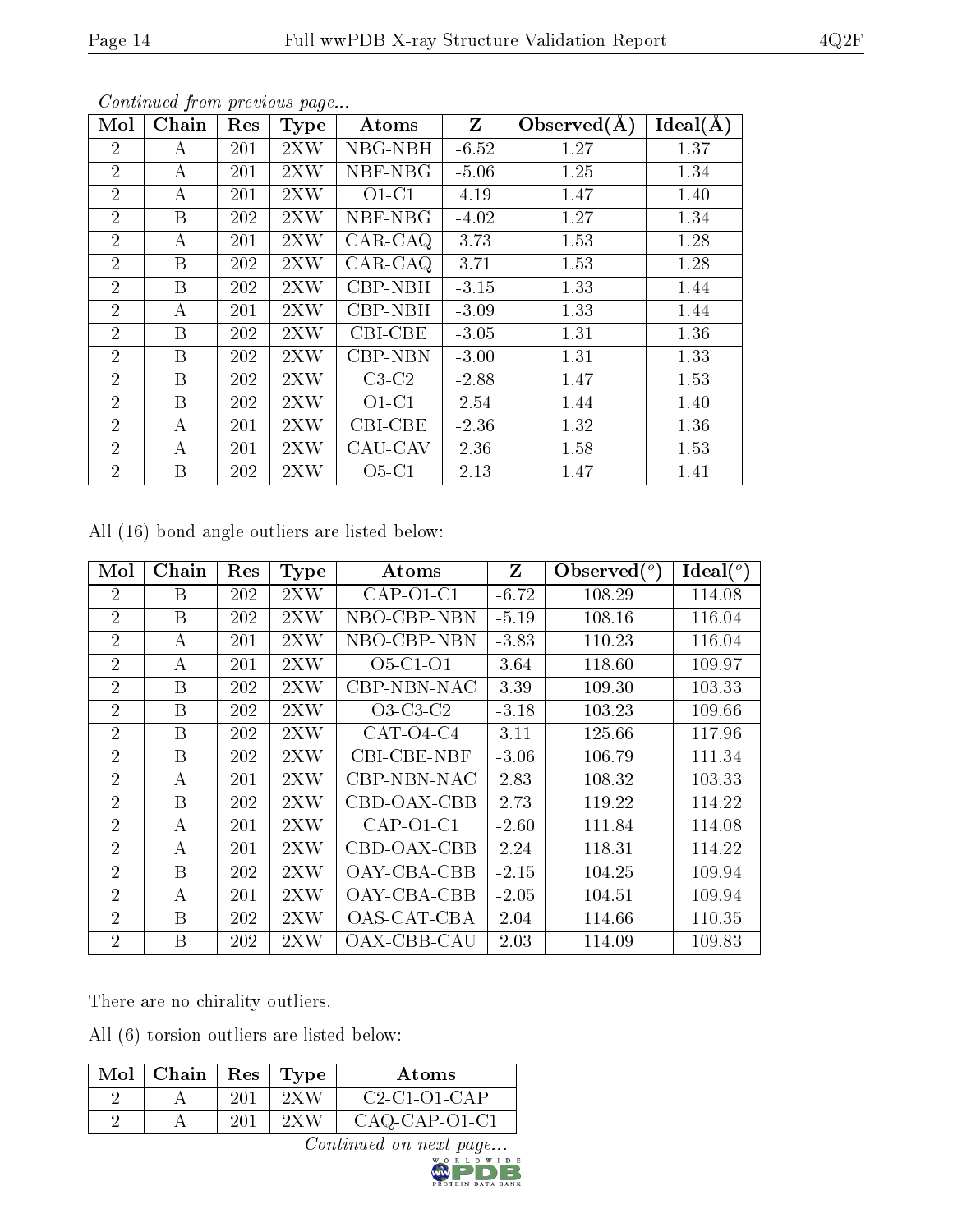| Mol | Chain | Res | Type                      | Atoms          |
|-----|-------|-----|---------------------------|----------------|
| 9   |       | 202 | 2XW                       | O1-CAP-CAQ-CAR |
| 2   |       | 201 | $2 \mathrm{X} \mathrm{W}$ | OAS-CAT-O4-C4  |
| 2   | R     | 202 | 2XW                       | OAS-CAT-O4-C4  |
| റ   | R     | 202 | 2XW                       | $O7-C7-N2-C2$  |

There are no ring outliers.

2 monomers are involved in 10 short contacts:

|  |  | Mol   Chain   Res   Type   Clashes   Symm-Clashes |
|--|--|---------------------------------------------------|
|  |  |                                                   |
|  |  |                                                   |

The following is a two-dimensional graphical depiction of Mogul quality analysis of bond lengths, bond angles, torsion angles, and ring geometry for all instances of the Ligand of Interest. In addition, ligands with molecular weight > 250 and outliers as shown on the validation Tables will also be included. For torsion angles, if less then 5% of the Mogul distribution of torsion angles is within 10 degrees of the torsion angle in question, then that torsion angle is considered an outlier. Any bond that is central to one or more torsion angles identified as an outlier by Mogul will be highlighted in the graph. For rings, the root-mean-square deviation (RMSD) between the ring in question and similar rings identified by Mogul is calculated over all ring torsion angles. If the average RMSD is greater than 60 degrees and the minimal RMSD between the ring in question and any Mogul-identified rings is also greater than 60 degrees, then that ring is considered an outlier. The outliers are highlighted in purple. The color gray indicates Mogul did not find sufficient equivalents in the CSD to analyse the geometry.



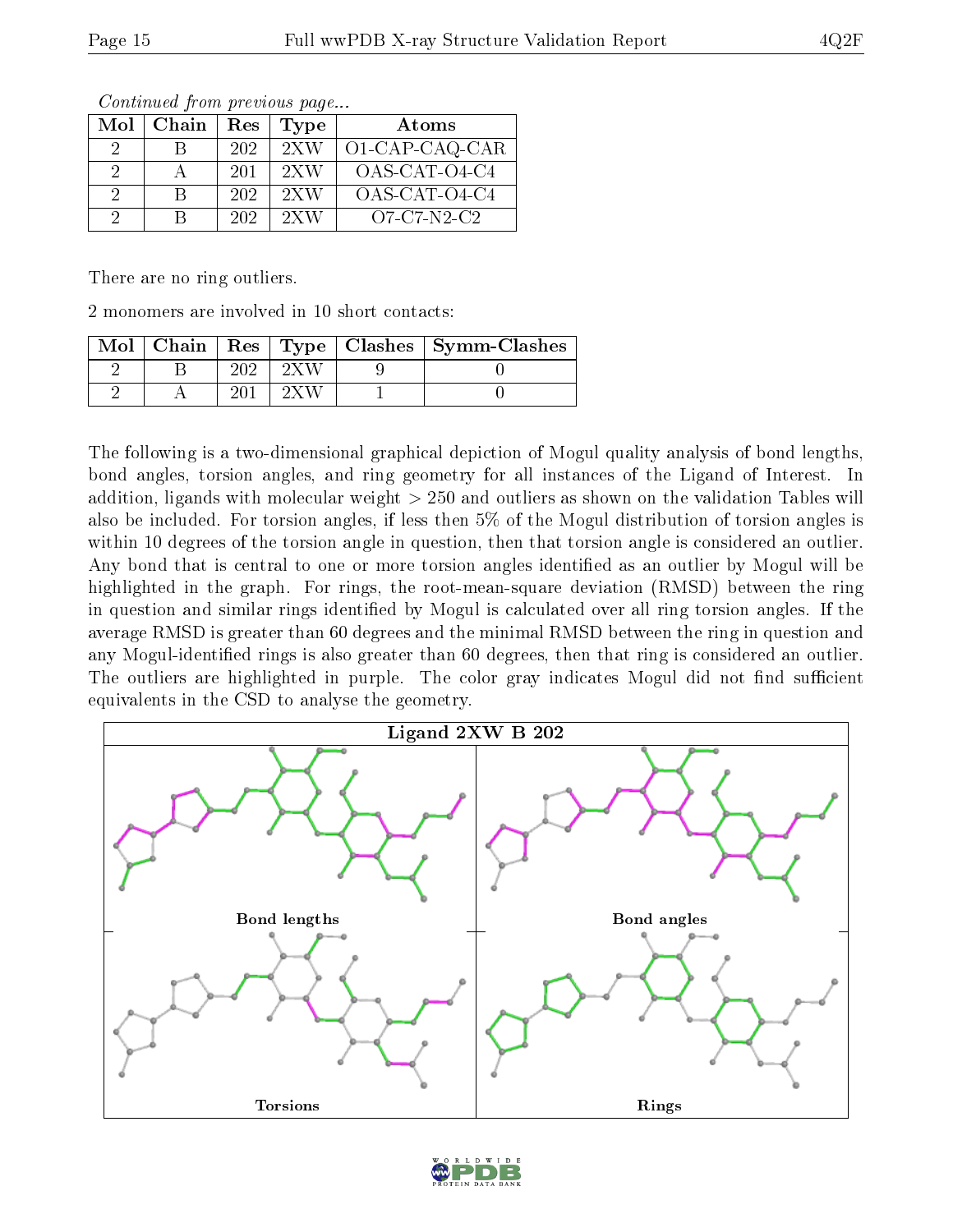

## 5.7 [O](https://www.wwpdb.org/validation/2017/XrayValidationReportHelp#nonstandard_residues_and_ligands)ther polymers (i)

There are no such residues in this entry.

## 5.8 Polymer linkage issues (i)

There are no chain breaks in this entry.

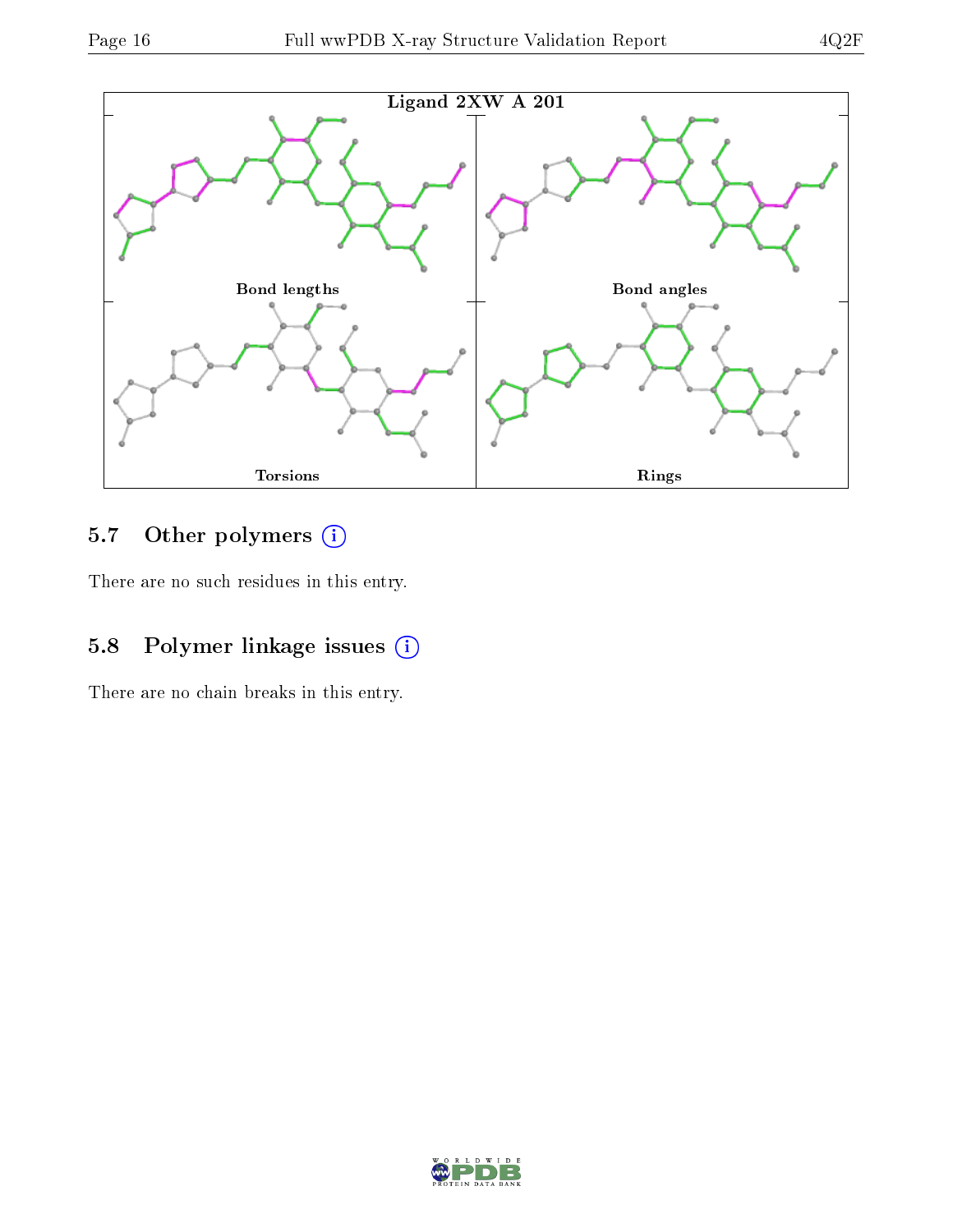## 6 Fit of model and data  $\left( \cdot \right)$

## 6.1 Protein, DNA and RNA chains (i)

In the following table, the column labelled  $#RSRZ>2'$  contains the number (and percentage) of RSRZ outliers, followed by percent RSRZ outliers for the chain as percentile scores relative to all X-ray entries and entries of similar resolution. The OWAB column contains the minimum, median,  $95<sup>th</sup>$  percentile and maximum values of the occupancy-weighted average B-factor per residue. The column labelled  $Q< 0.9$  lists the number of (and percentage) of residues with an average occupancy less than 0.9.

| Mol | Chain | Analysed        | ${ <\hspace{-1.5pt}{\mathrm{RSRZ}} \hspace{-1.5pt}>}$ | $\#\text{RSRZ}\text{>2}$      | $OWAB(A^2)$    | $\rm Q\textcolor{black}{<}0.9$ |
|-----|-------|-----------------|-------------------------------------------------------|-------------------------------|----------------|--------------------------------|
|     |       | $130/136(95\%)$ | $-0.11$                                               | $3(2\%)$ 60<br>60             | 12, 22, 37, 52 |                                |
|     |       | $130/136(95\%)$ | $-0.13$                                               | $\mid$ 2 (1%) $\mid$ 73       | 10, 19, 40, 52 |                                |
| All | All   | 260/272(95%)    | $-0.12$                                               | $5(1\%)$ 66 67 10, 20, 40, 52 |                |                                |

All (5) RSRZ outliers are listed below:

| Mol | Chain | Res | <b>Type</b> | <b>RSRZ</b> |
|-----|-------|-----|-------------|-------------|
|     |       |     | <b>CYS</b>  | 4.2         |
|     |       | 53  | <b>GLY</b>  | 2.7         |
|     |       | 134 | <b>ASP</b>  | 2.6         |
|     |       | 93  | <b>GLN</b>  | 2.4         |
|     |       | 261 | ASP         | 2.3         |

### 6.2 Non-standard residues in protein, DNA, RNA chains  $(i)$

In the following table, the Atoms column lists the number of modelled atoms in the group and the number defined in the chemical component dictionary. The B-factors column lists the minimum, median,  $95<sup>th</sup>$  percentile and maximum values of B factors of atoms in the group. The column labelled  $Q < 0.9$ ' lists the number of atoms with occupancy less than 0.9.

| Mol | <b>Type</b> | Chain | Res | Atoms       | <b>RSCC</b> | <b>RSR</b> | <b>B</b> -factors( $\overline{A^2}$ ) | Q <sub>0.9</sub> |
|-----|-------------|-------|-----|-------------|-------------|------------|---------------------------------------|------------------|
|     | <b>CME</b>  |       | 16  | 10/11       | 0.86        | 0.13       | 19, 31, 51, 54                        |                  |
|     | <b>CME</b>  |       | 130 | 10/11       | 0.90        | 0.11       | 14, 24, 59, 71                        |                  |
|     | <b>CME</b>  |       | 88  | 10/11       | 0.91        | 0.10       | 13, 22, 53, 53                        |                  |
|     | <b>CME</b>  |       | 88  | 10/11       | 0.92        | 0.11       | 13, 21, 58, 58                        |                  |
|     | <b>CME</b>  | B     | 16  | 10/11       | 0.92        | 0.12       | 14,24,52,55                           |                  |
|     | CME         |       | 130 | $10\, / 11$ | 0.97        | 0.12       | 12, 19, 69, 73                        |                  |

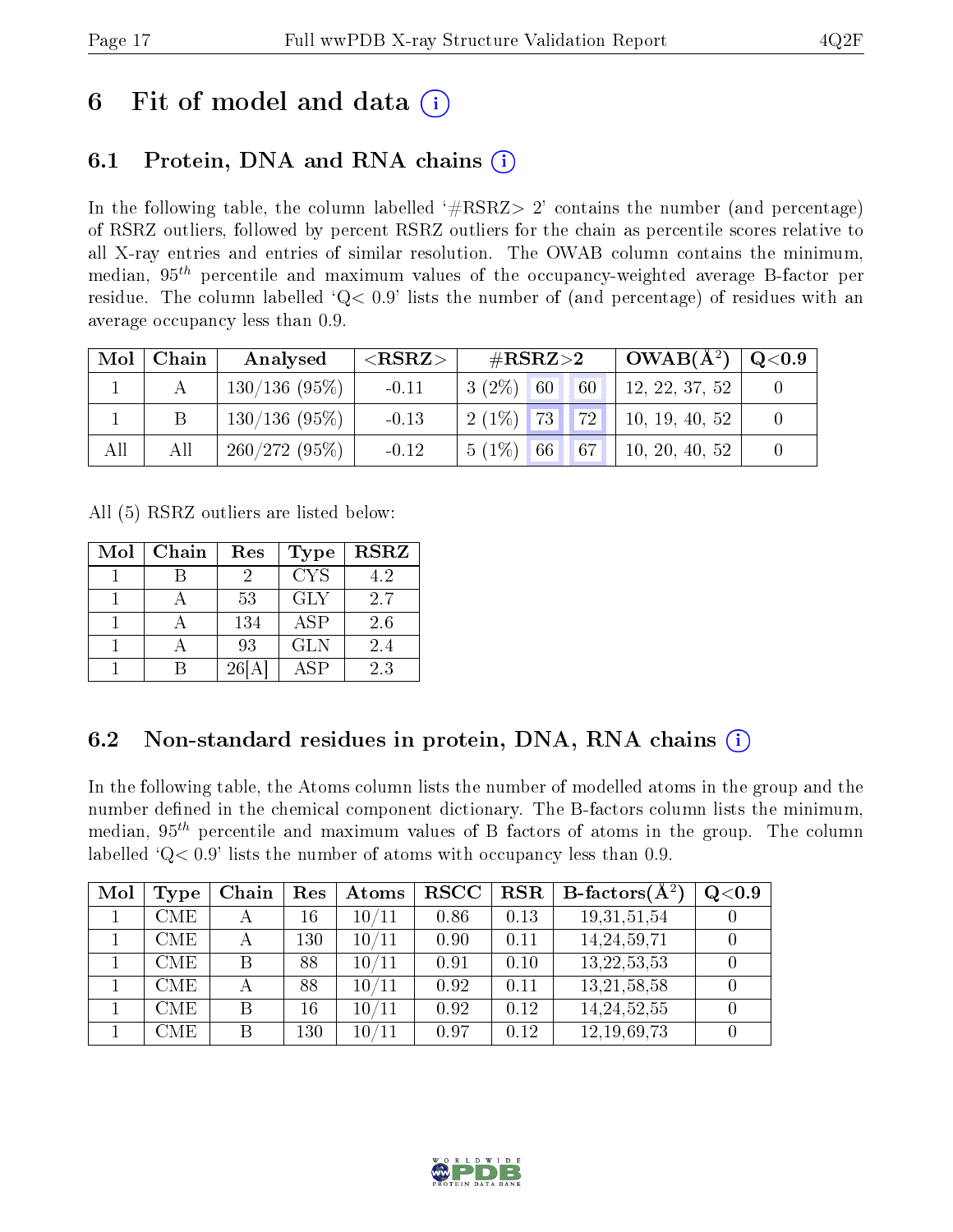### 6.3 Carbohydrates  $(i)$

There are no carbohydrates in this entry.

### 6.4 Ligands  $(i)$

In the following table, the Atoms column lists the number of modelled atoms in the group and the number defined in the chemical component dictionary. The B-factors column lists the minimum, median,  $95<sup>th</sup>$  percentile and maximum values of B factors of atoms in the group. The column labelled  $Q < 0.9$ ' lists the number of atoms with occupancy less than 0.9.

| Mol | Type                      | Chain | Res | $\mid$ Atoms | ${\bf RSCC}$ |      | $\vert$ RSR $\vert$ B-factors( $\rm \AA^2)$ ) | $_{\rm Q< 0.9}$ |
|-----|---------------------------|-------|-----|--------------|--------------|------|-----------------------------------------------|-----------------|
|     | $2 \mathrm{X} \mathrm{W}$ |       | 202 |              | $0.80\,$     | 0.36 | 24, 49, 78, 94                                |                 |
|     | $2 \mathrm{X} \mathrm{W}$ |       | 201 |              | 0.89         | 0.22 | 21, 43, 76, 85                                |                 |
|     | SO <sub>4</sub>           |       | 201 | 5/5          | 0.99         | 0.08 | 20, 21, 24, 25                                |                 |

The following is a graphical depiction of the model fit to experimental electron density of all instances of the Ligand of Interest. In addition, ligands with molecular weight  $> 250$  and outliers as shown on the geometry validation Tables will also be included. Each fit is shown from different orientation to approximate a three-dimensional view.